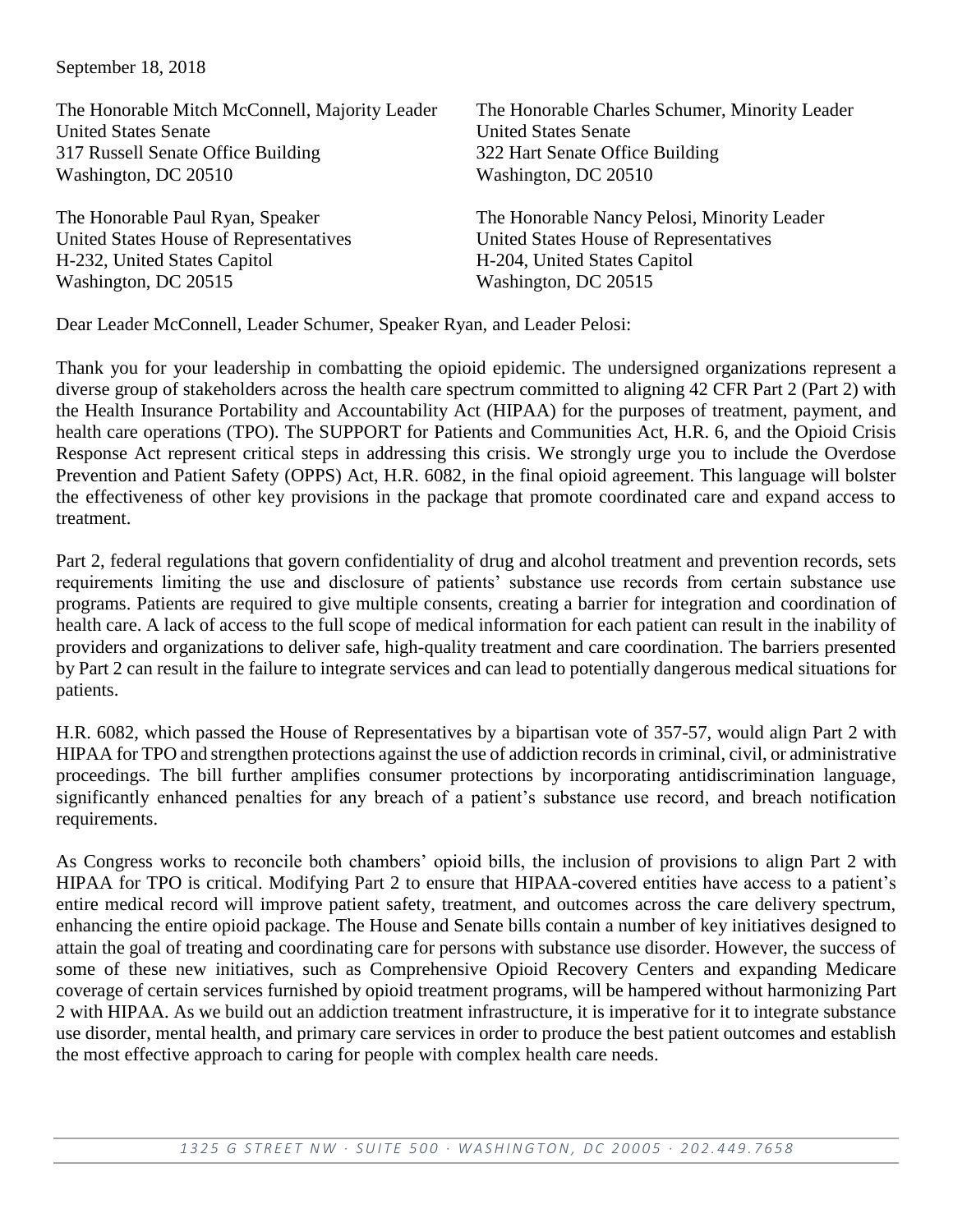Alignment of Part 2 with HIPAA will allow appropriate access to patient information that is essential for providing safe, effective, whole-person care, while protecting this information with enhanced penalties for unlawful disclosure and use. The Partnership strongly believes that the modernization of privacy regulations and medical records for persons with substance use disorders is a critical component for tackling the opioid crisis and will improve the overall coordination of care in the United States. As a result, we urge you to include H.R. 6082 in the final opioids agreement sent to the President's desk.

Sincerely,

Academy of Integrative Pain Management Academy of Managed Care Pharmacy Adventist Health Adventist Health System Advocate Aurora Advocates for Opioid Recovery Aetna Alliance of Community Health Plans Allscripts Healthcare Solutions AlohaCare American Association of Neurological Surgeons American Association of Orthopaedic Surgeons American Association on Health and Disability American Dance Therapy Association American Health Information Management Association American Hospital Association American Psychiatric Association American Society of Addiction Medicine American Society of Anesthesiologists America's Essential Hospitals America's Health Insurance Plans America's Physician Groups AmeriHealth Caritas AMGA AMN Healthcare Anthem Arizona Psychiatric Society Ascension Association for Behavioral Health and Wellness Association for Community Affiliated Plans Atrium Health Atrius Health Avera Health Beacon Health Options Better Medicare Alliance Billings Clinic Blue Cross Blue Shield Association Blue Cross Blue Shield of Michigan Bon Secours Mercy Health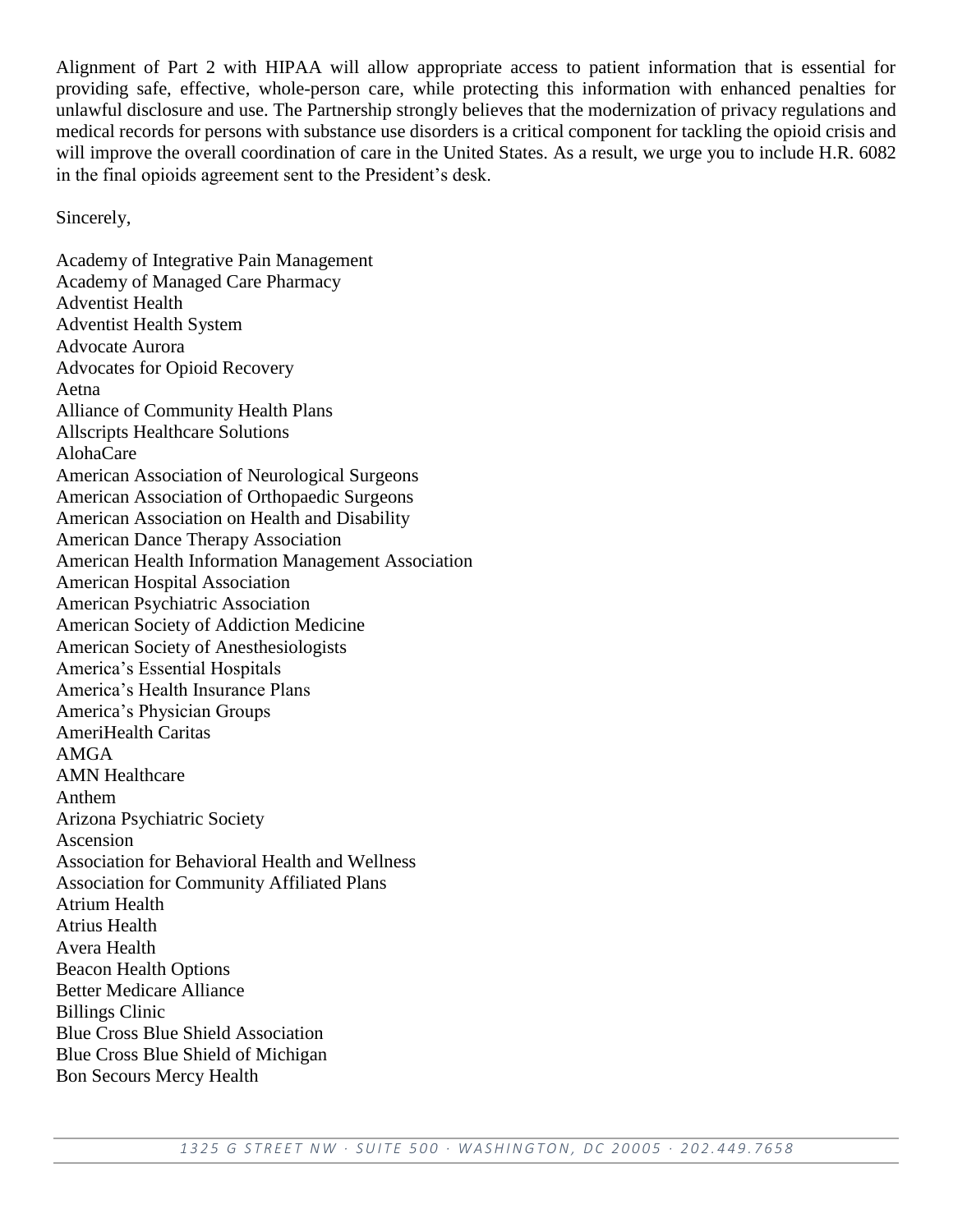California Association of Social Rehabilitation Agencies California Health Collaborative California Hepatitis C Task Force California Society of Addiction Medicine CareOregon **CareSource** The Catholic Health Association of the United States Centene Corporation Centerstone Cerner Corporation Change Healthcare **Cigna** College of Healthcare Information Management Executives Colorado Gerontological Society Colorado Society of Addiction Medicine Community Health Charities of Nebraska Community Health Network of Washington Community Health Plan of Washington Cone Health Confidentiality Coalition Congress of Neurological Surgeons Datavant Delaware Ecumenical Council on Children and Families Einstein Healthcare Network Employee Assistance Professionals Association Geisinger Georgia Society of Addiction Medicine Global Alliance for Behavioral Health and Social Justice Greater New York Hospital Association Hackensack Meridian *Health* Hartford Healthcare Hawaii Society of Addiction Medicine Hazelden Betty Ford Foundation Health IT Now Healthcare Leadership Council Hearst Health Hennepin Health Henry Ford Health System Hospice and Palliative Nurses Association Indiana Health Industry Forum Indiana Society of Addiction Medicine InfoMC Inland Empire Health Plan International Association of Hepatitis Task Forces International Cancer Advocacy Network Johns Hopkins Medicine The Joint Commission The Kennedy Forum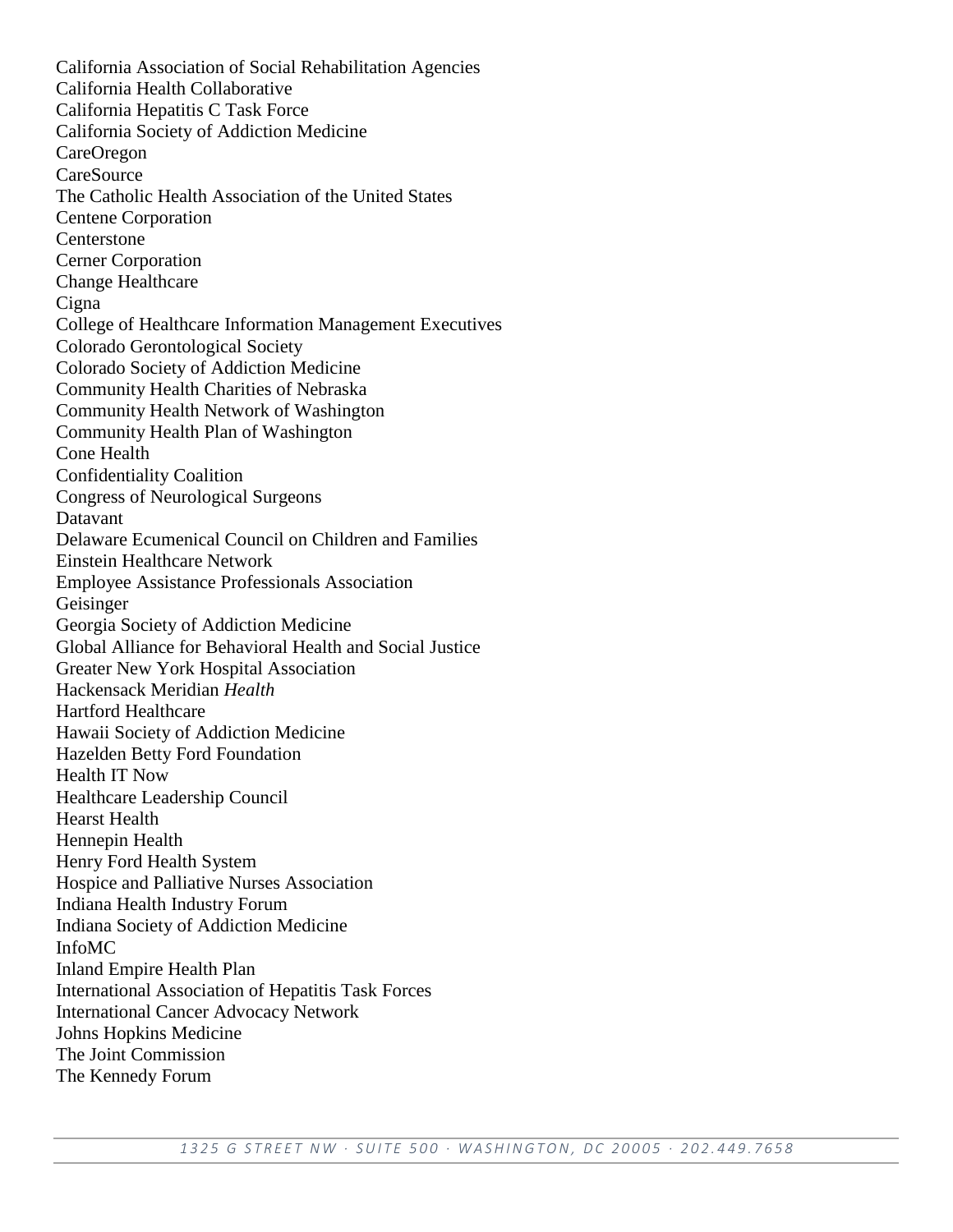Kentucky Society of Addiction Medicine Leidos Lifebridge Health Living Hope for Mental Health Louisiana Society of Addiction Medicine Lupus and Allied Diseases Association, Inc. Lupus Foundation of Arkansas, Inc. Magellan Health Marshfield Clinic Health System Maryland Community Health System Maryland-DC Society of Addiction Medicine Medicaid Health Plans of America MemorialCare Health System Mental Health America Mental Health America of Hawai'i Mental Health America of Los Angeles Mental Health America of Montana **MetroHealth** Molina Healthcare National Alliance on Mental Illness NAMI Clackamas NAMI Georgia NAMI Keystone PA NAMI Minnesota NAMI Multnomah NAMI Nevada NAMI-NYS NAMI Ohio NAMI Sioux Falls NAMI Tennessee NAMI Texas NAMI Utah NAMI Washington National Association for Behavioral Healthcare National Association for Rural Mental Health National Association of ACOs National Association of Addiction Treatment Providers National Association of Counties National Association of County Behavioral Health and Developmental Disability Directors National Association of Social Workers National Association of State Mental Health Program Directors National Oncology State Network Neighborhood Health Plans of Rhode Island Netsmart New Directions Behavioral Health New Jersey Association of Mental Health and Addiction Agencies, Inc. New Jersey Society of Addiction Medicine New York Society of Addiction Medicine